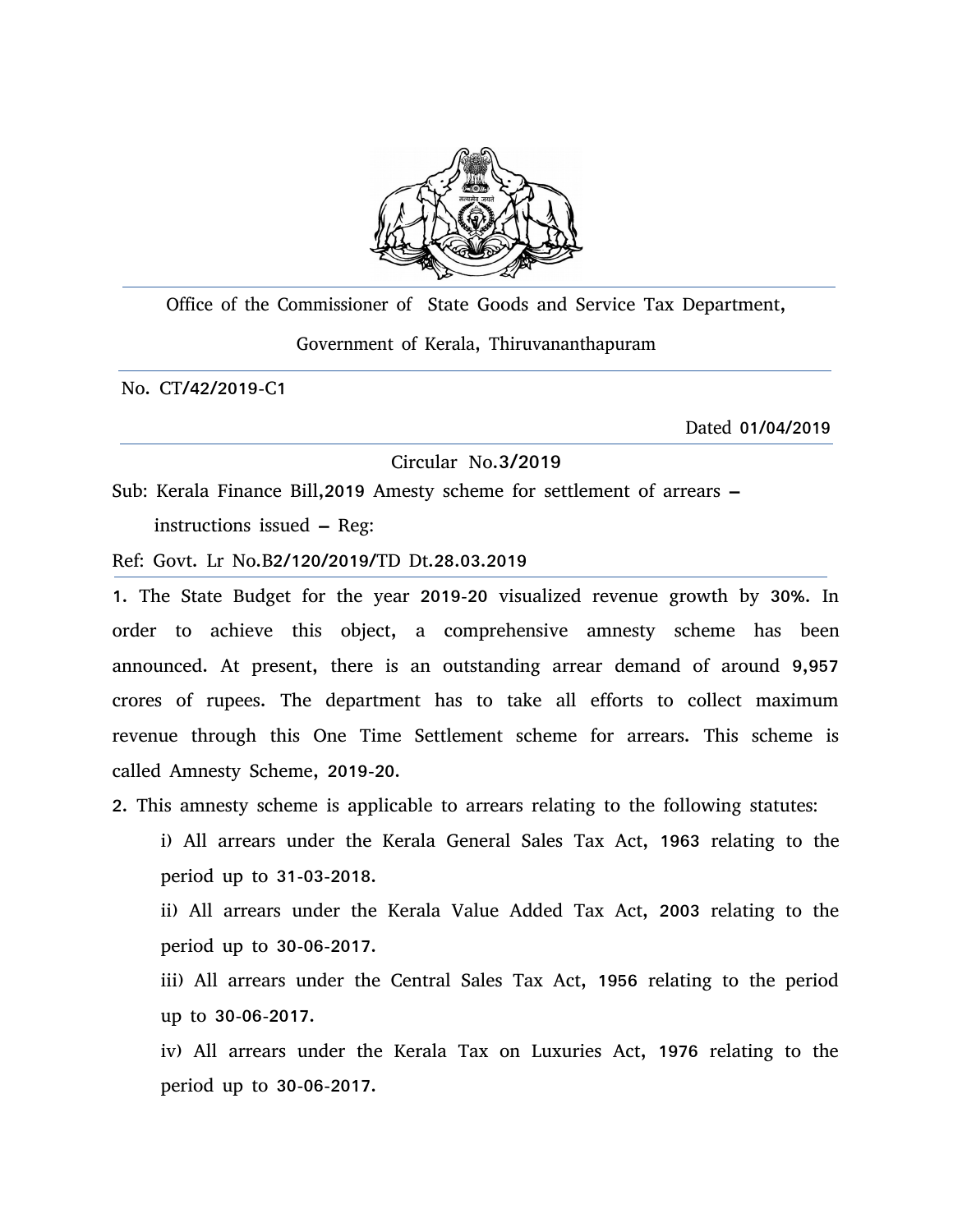v) All arrears under the Kerala Surcharge on Taxes Act, 1957 relating to the period up to 30-06-2017.

vi) All arrears under the Kerala Agricultural Income Tax Act, 1991 for the period up to 31-03-2017.

3. The assessees who opt for the scheme need only to pay the principal amount in full.Entire interest and penalty shall be waived. In the case of arrears under Kerala General Sales Tax from 01.04.2005 to 31.03.2018 principal and interest shall be paid. Penalty shall be waived

4. The assessees who opt for the scheme shall submit an application before the assessing authority on or before 30-09-2019 in the prescribed form in Annexure -1. In the case of demands newly generated or modified after 30-09-2019, the option shall be filed within 30 days from the date of receipt of the order.

5. Since the amnesty scheme provides for outright settlement of arrears, the assessee who opts for the scheme shall withdraw all the cases pending before any appellate or revisional authority, tribunal or courts unconditionally. The assessing authority shall confirm that such cases are formally withdrawn within 60 days, and in case such witdrawal has not been effected, the permission given under this scheme shall be revoked after giving notice to the assessee. The cases in which appeals filed by the State, however, shall be continued and hence the assessee shall not be eligible for availing provisions of this scheme.

6. The assessee who opts for the scheme shall settle all arrears relating to tax, penalty and interest pertaining to a financial year together. The arrears for the purpose of settlement under this section shall be calculated as on the date of submission of option. The arrears advised for Revenue Recovery are also eligible for settlement under this scheme.

7. On receipt of the application from the dealer, the assessing authority shall verify the correctness of the arrear position stated by the assessee with reference to assessment records and relevant registers, and intimate the amount payable under this scheme in Annexture -2 to the assessee within 15 days.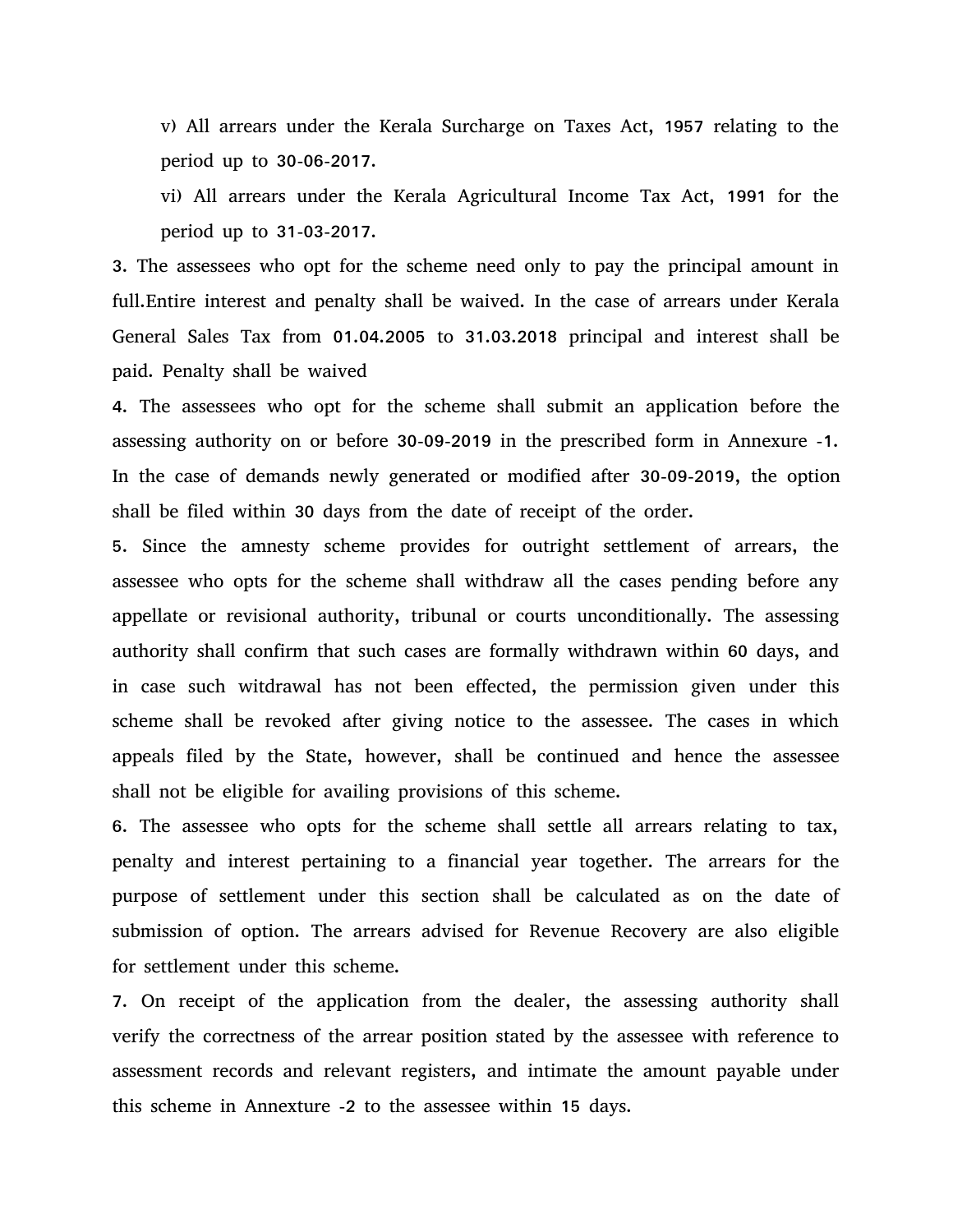8. On receipt of the intimation the assessee shall pay the amount in lump-sum within 15 days or in a maximum of six instalments on or before 31<sup>st</sup> March, 2020. 9. The assessees who have opted for amnesty schemes earlier, but could not settle the arrears, can also opt under this scheme. Amounts, if any, paid during the earlier schemes, will be given credit under tax as per this scheme. Further, amounts paid after the service of demand notice will be given credit under tax as per this scheme. While compounding an offence, tax, if any, paid will be given credit under tax as per this scheme. However, any amount paid towards penalty ot its interest shall not be credited towards tax.

10. The assessing authorities shall have the power to collect such amounts settled as per this scheme eventhough revenue recovery proceedings have been initiated. Once the amount is fully settled under this scheme, the assessing authorities shall withdraw the revenue recovery proceedings against such assessees.

11. The assessees who opted for this scheme shall not be liable for payment of any amount towards collection charges.

12. There shall not be any refund or any adjustment subsequently for the amount settled under this scheme, under any circumstances.

13. Assessment of tax and imposition of penalty by a single order will not preclude the assessee from availing of the relief declared under this scheme. While fixing the liability under this scheme care must be taken to see that proper credit has been given to all remittence made by the assessees.

14. If the dealer defaults in making payment as per the permission given in Annexure - II, the reduction granted shall be revoked by an order in writing by the assessing authority after giving such dealer an opportunity of being heard within fifteen days of the default.

15. No appeal shall lie in any court, tribunal or appellate authority with respect to the amount settled under this scheme.

16. All assessing authorities shall maintain a register in Annexure - III containing details of arrears settled under this scheme.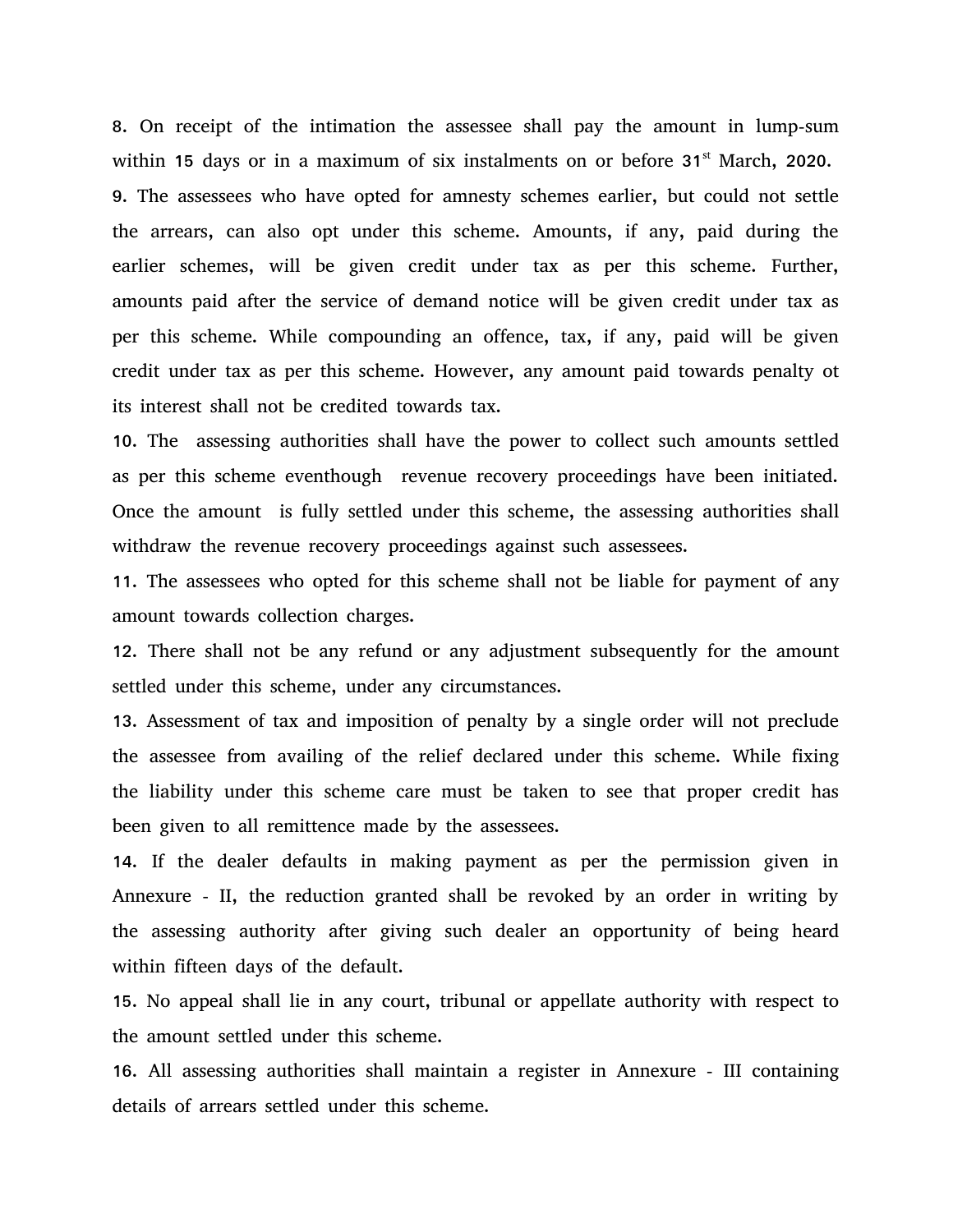17. The collection details shall be reported separately. The Deputy Commissioners shall give periodic progress report of settlement of arrears under this scheme to the Commissioner every fortnight.

Sd/-

## COMMISSIONER OF STATE TAX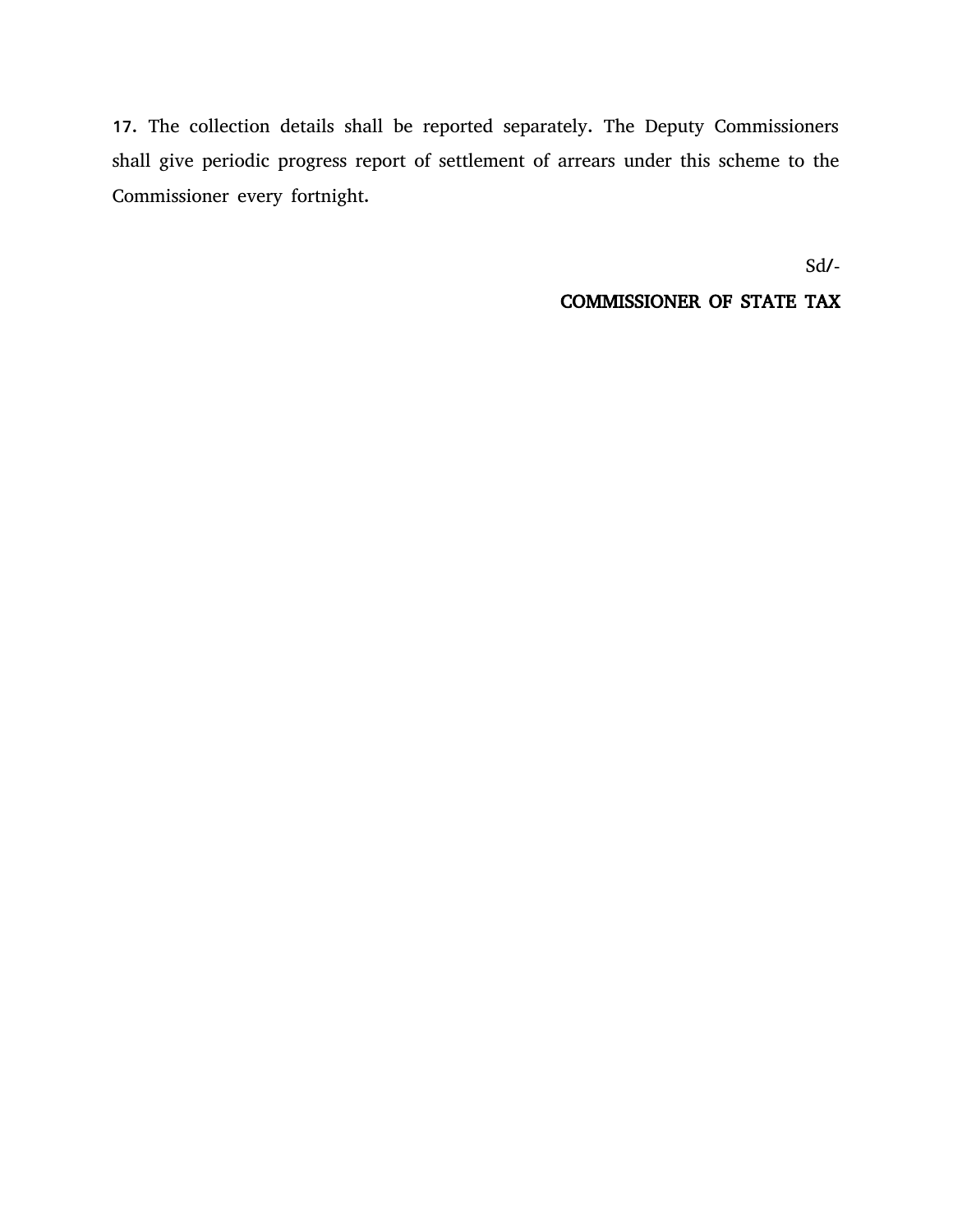## Annexure - I Application for settlement of arrears under the Amnesty Scheme, 2019-20 (To be submitted in Duplicate)

01. Name and address of the assessee : 02. Registration Certificate Number : 03. Option filed under the Act : KGST / KVAT / CST / LT /

Surcharge

| Sl. No.        | Assessme               |  | Order | Outstanding demands |     |         |          |  |  |  |
|----------------|------------------------|--|-------|---------------------|-----|---------|----------|--|--|--|
|                | nt year<br>No.<br>Date |  |       |                     | Tax | Penalty |          |  |  |  |
|                |                        |  |       | Interest<br>Amount  |     | Amount  | Interest |  |  |  |
|                |                        |  |       |                     |     |         |          |  |  |  |
| $\overline{2}$ |                        |  |       |                     |     |         |          |  |  |  |
| 3              |                        |  |       |                     |     |         |          |  |  |  |
| 4              |                        |  |       |                     |     |         |          |  |  |  |

05.Tax effect in the case of penalty not utilized or not liable for any best judgment assessment.

| Sl. No. | Assessment |    | Order | Amount of | Tax effect |  |  |
|---------|------------|----|-------|-----------|------------|--|--|
|         | year       | No | Date  | penalty   |            |  |  |
|         |            |    |       |           |            |  |  |
|         |            |    |       |           |            |  |  |

06. Details of payment after service of demand notices for which settlement applied

| Sl. No. Assessment |                        | Order | Nature of Order     | Amount | Details of |
|--------------------|------------------------|-------|---------------------|--------|------------|
| vear               | N <sub>o</sub><br>Date |       | (Assessment/Penalt) | paid   | payment.   |
|                    |                        |       |                     |        |            |
|                    |                        |       |                     |        |            |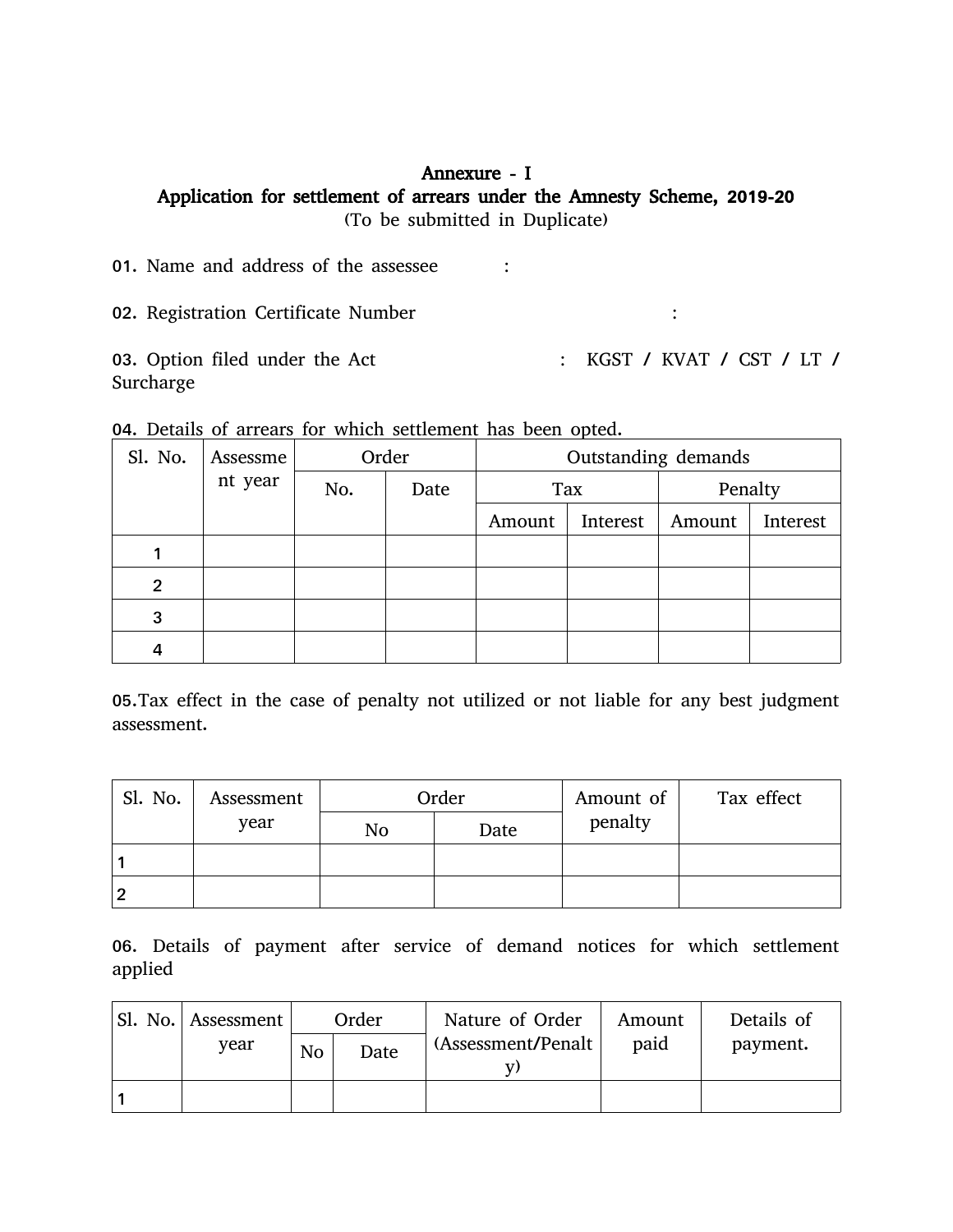07. Appeal / Revision / Court cases if any pending details

|   | Sl. No. Assessm | Order          |      |        | Appellate   Appeal   Present   Remarks |       |       |  |
|---|-----------------|----------------|------|--------|----------------------------------------|-------|-------|--|
|   | ent year        | N <sub>o</sub> | Date | Amount | authority                              |       | stage |  |
|   |                 |                |      |        | with whom Revisio                      |       |       |  |
|   |                 |                |      |        | pending                                | n No. |       |  |
|   |                 |                |      |        |                                        |       |       |  |
| 2 |                 |                |      |        |                                        |       |       |  |

#### 08. Details of Revenue Recovery

- a) Name of the Taluk/Village :
- b) Taluk reference No. :
- c) Details of assets attached, if any :
- d) Value of attached assets :
- e) Details of payment made before the revenue authorities, if any, with details.  $\cdot$  :

#### DECLARTION

i. I Shri / Smt...................... hereby declare that the details stated above are true and correct to the best of my knowledge.

ii. I further declare that I am competent to file application in the capacity as the ................

iii. I hereby opt for settlement of the arrears in pursuance of the scheme declared in Kerala Finance Bill, 2019.

iv. I hereby undertake to withdraw the appeals / revisions / court cases and other cases relating to these matters on acceptance of this application.

v. I further undertake that on acceptance of this application I shall abide the conditions of payment without fail.

Place: Signature: Signature: Signature: Signature: Signature: Signature: Signature: Signature: Signature: Signature: Signature: Signature: Signature: Signature: Signature: Signature: Signature: Signature: Signature: Signat Date: Name & status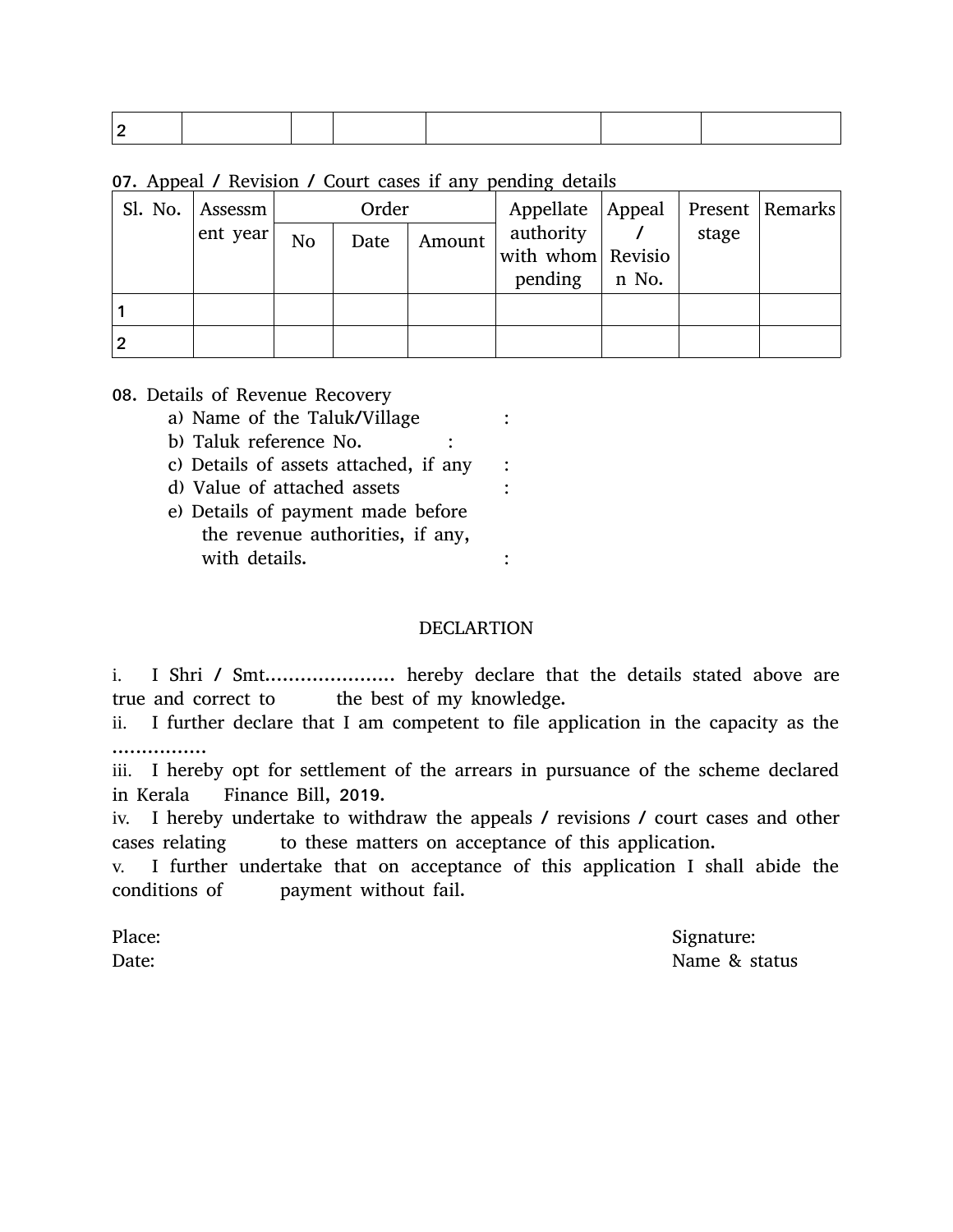### Annexure – II

## INTIMATION OF PAYMENT OF ARREARS UNDER THE AMNESTY SCHEME, 2019-20

(To be prepared in Duplicate)

Name of Office Reg. No. To Sri. / Smt...........

On a consideration of the application dated.............. / 2019 filed by you for settlement of the outstanding arrears you have been found eligible. Accordingly, you

are hereby permitted to settle the arrears as detailed hereunder:

| Sl. No.        | Years | Tax amount due | Total |
|----------------|-------|----------------|-------|
| 1              |       |                |       |
| $\overline{2}$ |       |                |       |
| 3              |       |                |       |
| 4              |       |                |       |
| 5              |       |                |       |
|                | Total |                |       |

Place:

Date: / Seal /

Signature:

Name & designation of Assessing Authority